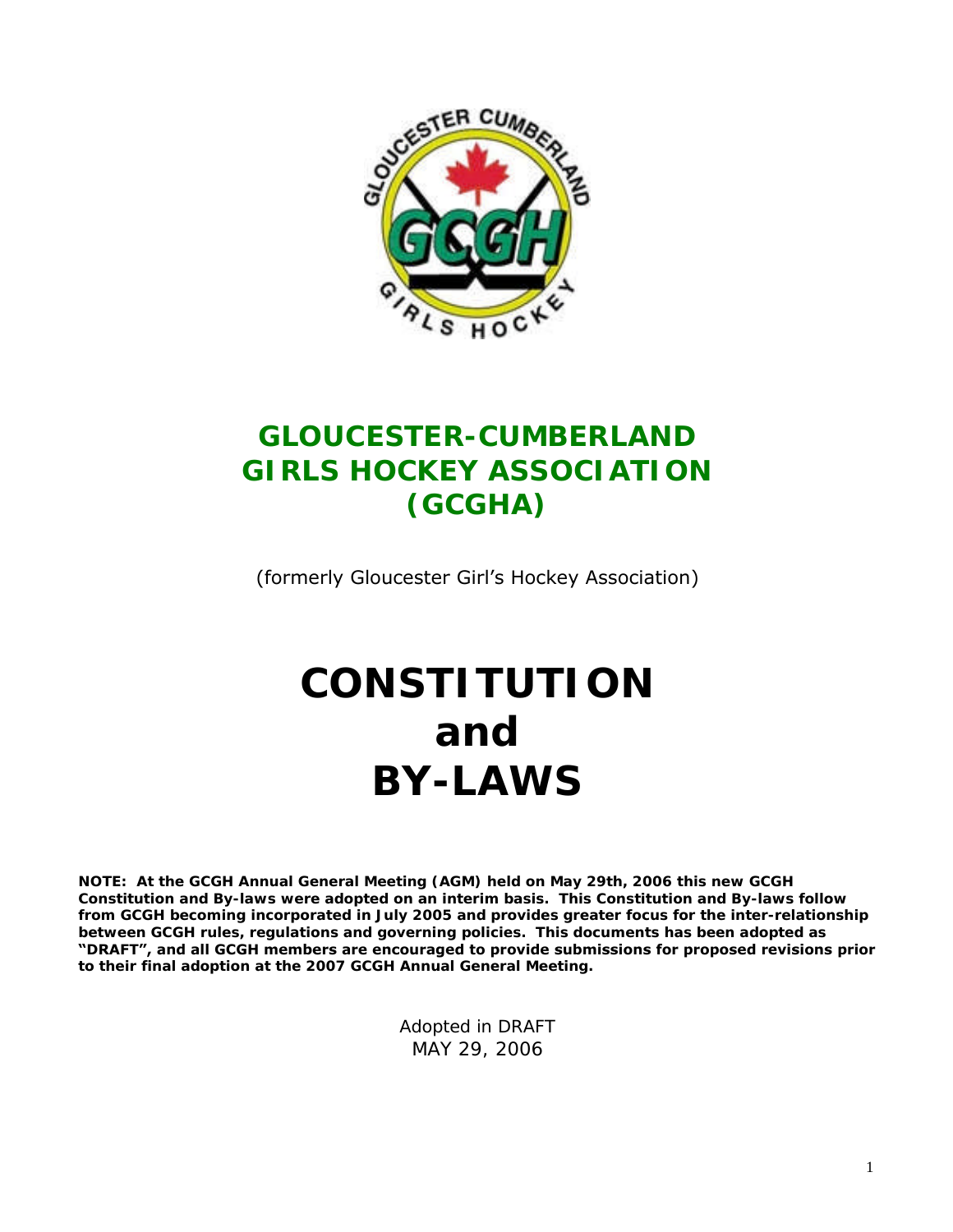#### **GLOUCESTER-CUMBERLAND GIRLS HOCKEY ASSOCIATION**

## **BY-LAW NO. 1**

#### **Article 1 - Name of Association**

The name of this organization shall be "GLOUCESTER-CUMBERLAND GIRLS HOCKEY ASSOCIATION" (hereinafter referred to as the "Association", "Corporation" or GCGH).

#### **Article 2 - Objectives**

The GCGH shall be a not-for-profit organization; the objective being to promote girls'hockey in the Ottawa-east and surrounding area, and to stress the importance of good sportsmanship and good citizenship amongst the members of this Association.

#### **Article 3 –Movement of Players**

All Ontario Women's Hockey Association (OWHA) rules and guidelines regarding movement of players shall be adhered to by GCGH along with any rules and guidelines that GCGH adopts as Corporation standards, as stated in our By-laws.

### **BY-LAW NO. 2**

A By-law relating generally to the transaction of the business and affairs of GCGH (the "Corporation")

BE IT ENACTED as a By-law of the Corporation as follows:

#### **1. HEAD OFFICE**

The head office of the Corporation shall be in the city of Ottawa in the Province of Ontario at such place therein as the Board (as hereinafter defined), may from time to time by a resolution determine.

#### **2. SEAL**

The corporate seal of the Corporation shall be such as the Board may by resolution from time to time adopt, and shall be entrusted to the Secretary of the Corporation for its use and safe keeping.

#### **3. DIRECTORS**

#### **3.01 Board of Directors**

The affairs of the Corporation shall be managed by a Board of Directors (herein referred to as the "Board") consisting of fifteen (15) Directors, fourteen (14) of whom shall be elected, as hereinafter set out, together with the Past President of the Corporation. The Directors may exercise all such powers and do all such acts and things as may be exercised or done by the Corporation and are not by the By-laws or any resolution of the Corporation or by statute expressly directed or required to be done by the Corporation at a meeting of members.

#### **3.02 Qualification of Directors**

Directors shall be individuals, eighteen (18) or more years of age and shall, at the time of their election or within ten days thereafter and throughout the term of their office, be members of the Corporation.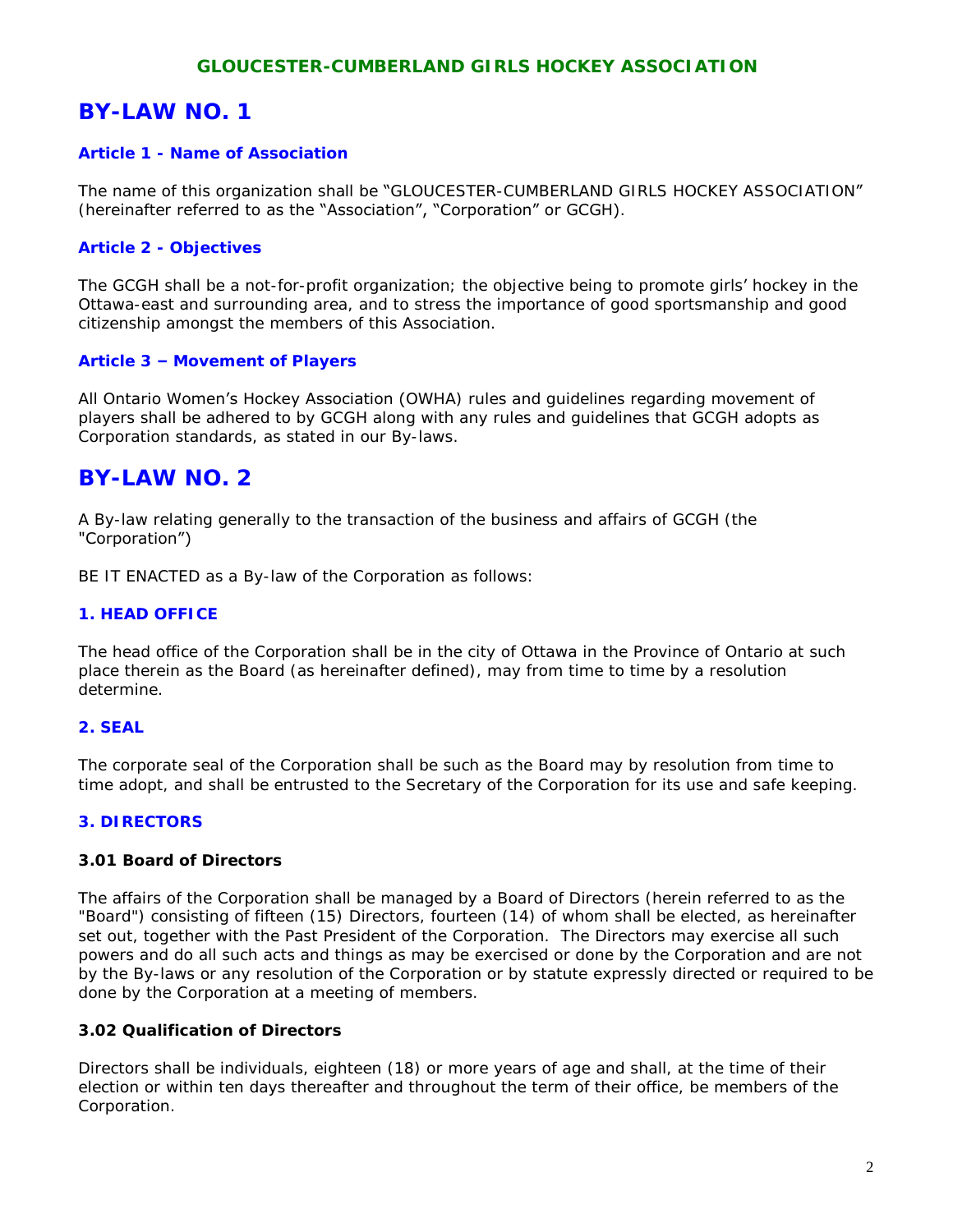#### **3.03 Election of Directors and Term of Office**

(a) The Directors of the Corporation shall be elected and shall retire in rotation. At the first meeting of the members of the Corporation held to elect Directors after the coming into force of this By-law, seven (7) Directors shall be elected to hold office for a term of two (2) years from the date of their election or until the second annual general meeting of the members following such date, whichever is earlier, and seven (7) Directors shall be elected to hold office for a term of one (1) year from the date of their election or until the first annual general meeting of the members following such date, whichever is earlier. At each annual general meeting of the members held to elect Directors, seven (7) Directors shall be elected for a term of two (2) years or until the second annual general meeting of the members following their election, whichever is earlier, to replace the seven (7) Directors to retire from office at each such annual general meeting on the expiration of the term for which such Directors were elected.

(b) Directors shall be elected by the members in an annual general meeting on a show of hands unless a poll is demanded, and if a poll is demanded such election shall be by ballot.

(c) Subject to the provisions of this By-law, Directors shall be eligible for re-election for a maximum of three (3) consecutive terms.

(d) From time to time in the event of any vacancy, however caused, occurring in the Board (except through an increase in the number of Directors), such vacancy may, as long as there is a quorum (hereinafter defined) of Directors then in office, be filled by the Directors from amongst the members of the Corporation if they shall see fit to do so; otherwise, such vacancy may be filled at the next annual general meeting of members. If the Directors intend to fill such vacancy they shall give notice of such intention to the members and the members shall be afforded an opportunity to submit names of potential candidates to fill such vacancy. Any Director appointed by the other Directors to fill any such vacancy shall hold office until the next annual general meeting of the members held to elect Directors at which time, unless the term of the Director who ceased to be a Director and who caused such vacancy shall then expire, the members shall elect a Director who shall serve as a Director for the unexpired term of the Director who ceased to be a Director and who caused such vacancy.

#### **3.04 Vacation of Office**

A person ceases to be a Director of the Corporation if:

(a) He or she becomes a bankrupt;

- (b) He or she is found by a court to be mentally incompetent or of unsound mind;
- (c) By notice in writing to the Secretary of the Corporation he or she resigns his or her office; or

(d) He or she ceases to be a member of the Corporation.

#### **3.05 Removal of Directors**

(a) The Directors of the Corporation, by a resolution passed by at least seventy-five percent (75%) of all Board members eligible to vote at a meeting of the Board may, at a meeting of the Board of which notice specifying the intention to pass such resolution has been given, remove any Director before the expiration of his or her term of office. Any Director against whom a motion for removal is brought shall receive written notice of such motion and shall, at the meeting called to consider such motion, be given a full opportunity to reply thereto.

(b) The members of the Corporation may, by resolution passed by at least two-thirds (2/3) of the votes cast at a general meeting of which notice specifying the intention to pass such resolution has been given, remove any Director before the expiration of his or her term of office and may, by a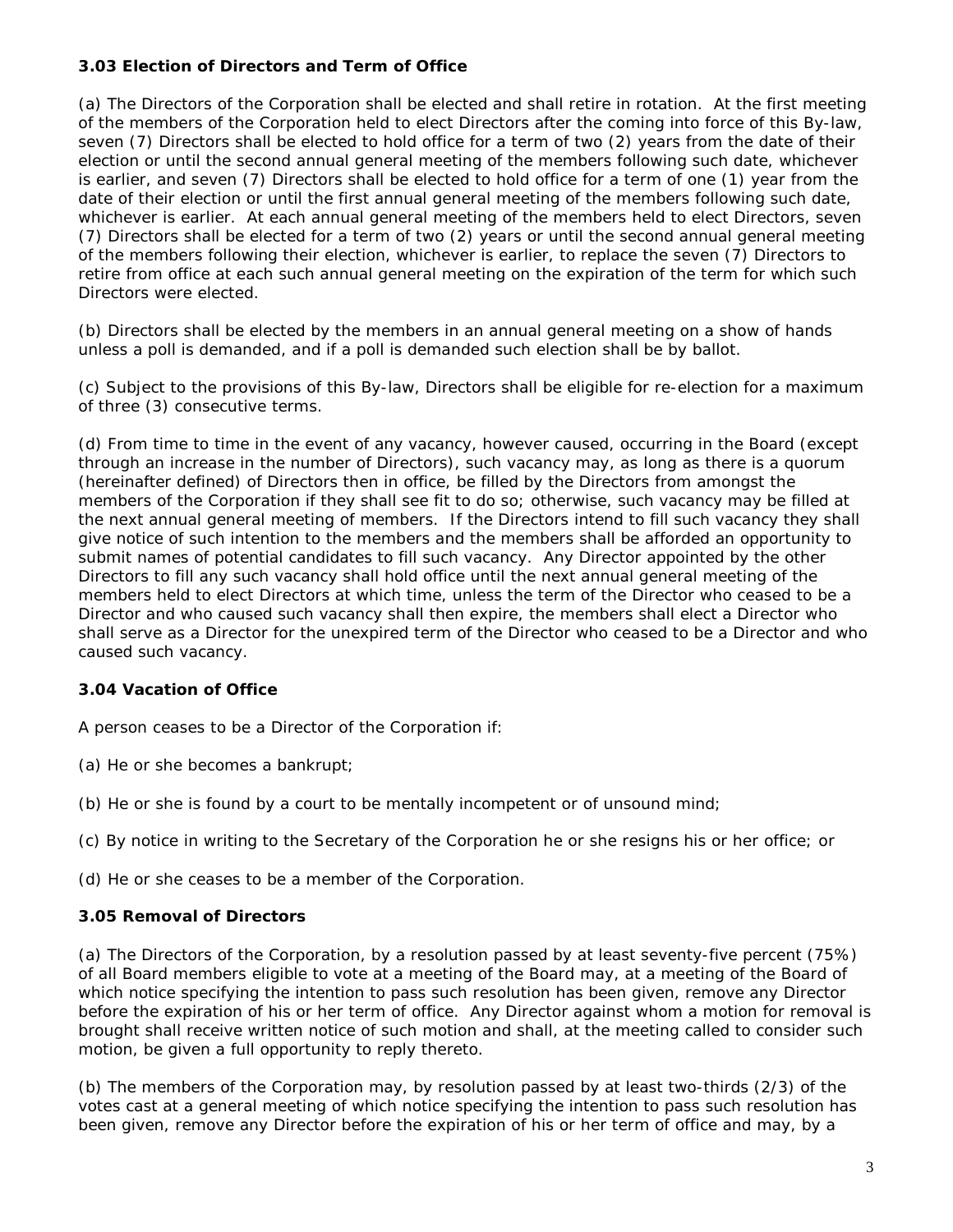majority of the votes cast at that meeting, elect any person in his or her stead for the remainder of his or her term.

**3.06 Remuneration of Directors**

The Directors of the Corporation shall serve without remuneration and no Director shall directly or indirectly receive any profit from his or her position as such; provided that a Director may be paid reasonable expenses incurred by him or her in the performance of his or her duties as a representative of the Board, such reasonable expenses to be defined from time to time by the Board, but which may consist of:

(a) Mileage at rates set by the Canada Revenue Agency for travel to meetings for which GCGH is required to attend and located more than 15 kilometres from Ray Friel Recreation Complex when representing the Board.

(b) If attendance at a meeting to which GCGH is required to attend which is located or held outside of the City of Ottawa and outside the 15 kilometre distance from Ray Friel Recreation Complex, such travel shall first be approved by the Board and Directors shall endeavor to find the most economical safe travel option available.

(c) Accommodation and meals for meetings of Ottawa District Women's Hockey Association (ODWHA), OWHA, or Hockey Canada that are held outside the City of Ottawa.

(d) Such other reasonable costs as may be approved from time to time by the Board.

#### **4. MEETINGS OF BOARD OF DIRECTORS**

**4.01 Place of Meeting and Notice**

(a) Meetings of the Board may be held either at the head office of the Corporation or at any place within the City of Ottawa, Ontario. A meeting of the Board may be convened by the President or any two (2) Directors at any time and the Secretary by direction of the President or any two (2) Directors shall convene a meeting of Directors.

(b) Board meetings shall be held at least once a month, save and except for the month of July where there shall be no Board meeting. Notice of regularly monthly Board meetings shall be delivered or mailed or sent by fax or e-mail or otherwise communicated to each Director not less than thirty (30) days if mailed and not less than fourteen (14) days if delivered, sent by fax or e-mail or otherwise communicated (exclusive of the day on which the notice is delivered or mailed or sent by fax or email or otherwise communicated but inclusive of the day for which notice is given) before the meeting is to take place. Such notice of Board meeting shall be posted on the web site of the Corporation not les than fourteen (14) days from the date of the meeting for viewing of the membership and such posting shall constitute notice to the membership regarding the dates and times of the regular monthly meeting of the Board.

(c) The Board may appoint a day or days in any month or months for regular meetings of the Board at any place or hour to be named by the Board and a copy of any resolution of the Board fixing the place and time of regular meetings of the Board shall be sent to each Director forthwith after being passed, but no further notice shall be required for any such regular meetings. Such a notice shall be posted on the web site of the Corporation for viewing of the membership and such posting shall constitute notice to the membership regarding the dates and times of the regular monthly meeting of the Board.

(d) Special meetings consist of those meetings which are in addition to those regularly scheduled monthly Board meetings and which may be held from time to time as required. Notice of any special meeting of the Board shall be delivered or mailed or sent by fax or e-mail or otherwise communicated to each Director not less than seven (7) days if mailed and not less than two (2) days if delivered, sent by fax or e-mail or otherwise communicated (exclusive of the day on which the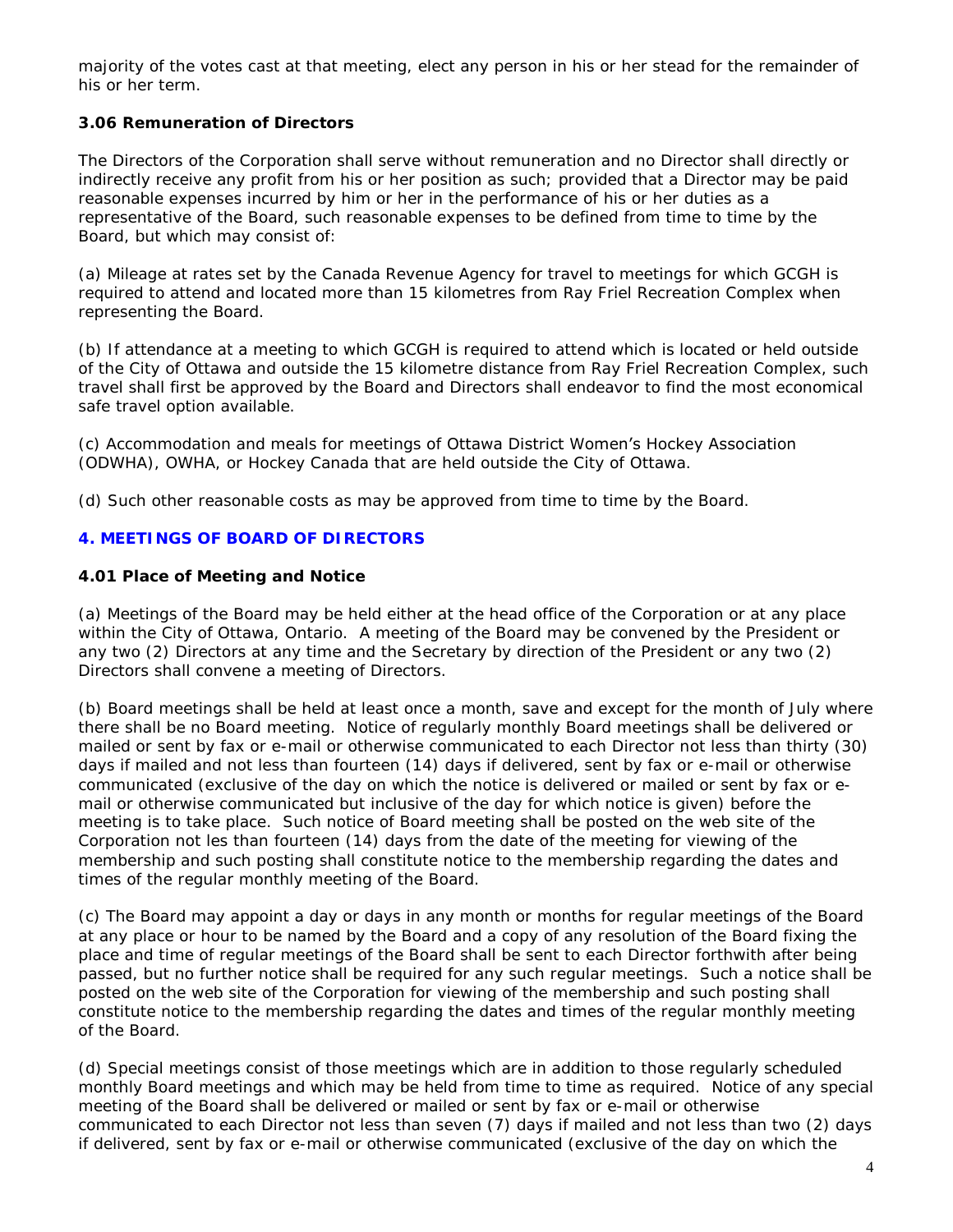notice is delivered or mailed or sent by fax or e-mail or otherwise communicated but inclusive of the day for which notice is given) before the meeting is to take place; provided always that meetings of the Board may be held at any time without formal notice if all the Directors are present or those absent have waived notice or have signified their assent in writing to such meeting being held in their absence. Notice of any meeting or any irregularity in any meeting or in the notice thereof may be waived by any Director. Such a notice shall be posted on the web site of the Corporation for viewing of the membership and such posting shall constitute notice to the membership regarding the dates and times of the special meeting of the Board.

(e) For the first meeting of the Board to be held immediately following the election of Directors at an annual or general meeting of the members or for a meeting of the Board at which a Director is appointed to fill a vacancy in the Board, no notice of such meeting need be given to the Director or Directors so elected or appointed in order for the meeting to be duly constituted, provided that a quorum (hereinafter defined) of the Directors is present.

#### **4.02 Quorum**

A quorum at any meeting of the Board shall be the presence in person of not less not less than fifty (50%) per cent of the total number of Directors.

#### **4.03 Voting**

(a) All decisions at any general meeting of the Board shall be decided by a simple majority of votes unless otherwise specified in these By-laws. The Chairman of the meeting shall be entitled to cast a vote only in the event of an equality of votes. Voting at a meeting of the Board shall be determined by a show of hands.

(b) At any meeting unless a poll is demanded, a declaration by the Chairman that a resolution has been carried or carried unanimously or by a particular majority or lost or not carried by a particular majority shall be conclusive evidence of the fact without proof of the number or proportion of votes recorded in favor of or against the motion.

(c) In the event that an item needs to be voted on prior to the next Board meeting, a vote by e-mail is allowed, and quorum by e-mail shall consist of not less than fifty (50) per cent of the total number of Directors. Each Board member shall vote by e-mail no later than seventy-two (72) hours from the posted time of receipt of such original e-mail, failing which such Board member shall be deemed to abstain. Such vote shall be followed up by a formal vote at the next regularly scheduled meeting.

#### **4.04 Attendance and Participation by Members**

(a) Meetings of the Board shall be open to all members of the Corporation provided however that the Board may, upon the vote of two-thirds (2/3) of those Directors present, deliberate in private if it is considering any matter of a sensitive or confidential nature.

(b) Members of the Corporation who are not Directors shall be permitted to speak at Board meetings upon invitation, at the discretion of the Chairman or with the concurrence of a majority of the Directors present.

#### **4.05 Recording of the meetings of the Board**

(a) The following shall be recorded by the Secretary of the Board or designate for any and all meetings of the Board:

(i) a list of all Board members in attendance.

(ii) a list of all Board members for whom formal regrets were sent and for which legitimate reason for missing the meeting was accepted by the President or designate.

(iii) whether or not a quorum was achieved for the meeting or any part thereof.

(iv) any and all information shared at the meeting for which no decision was required.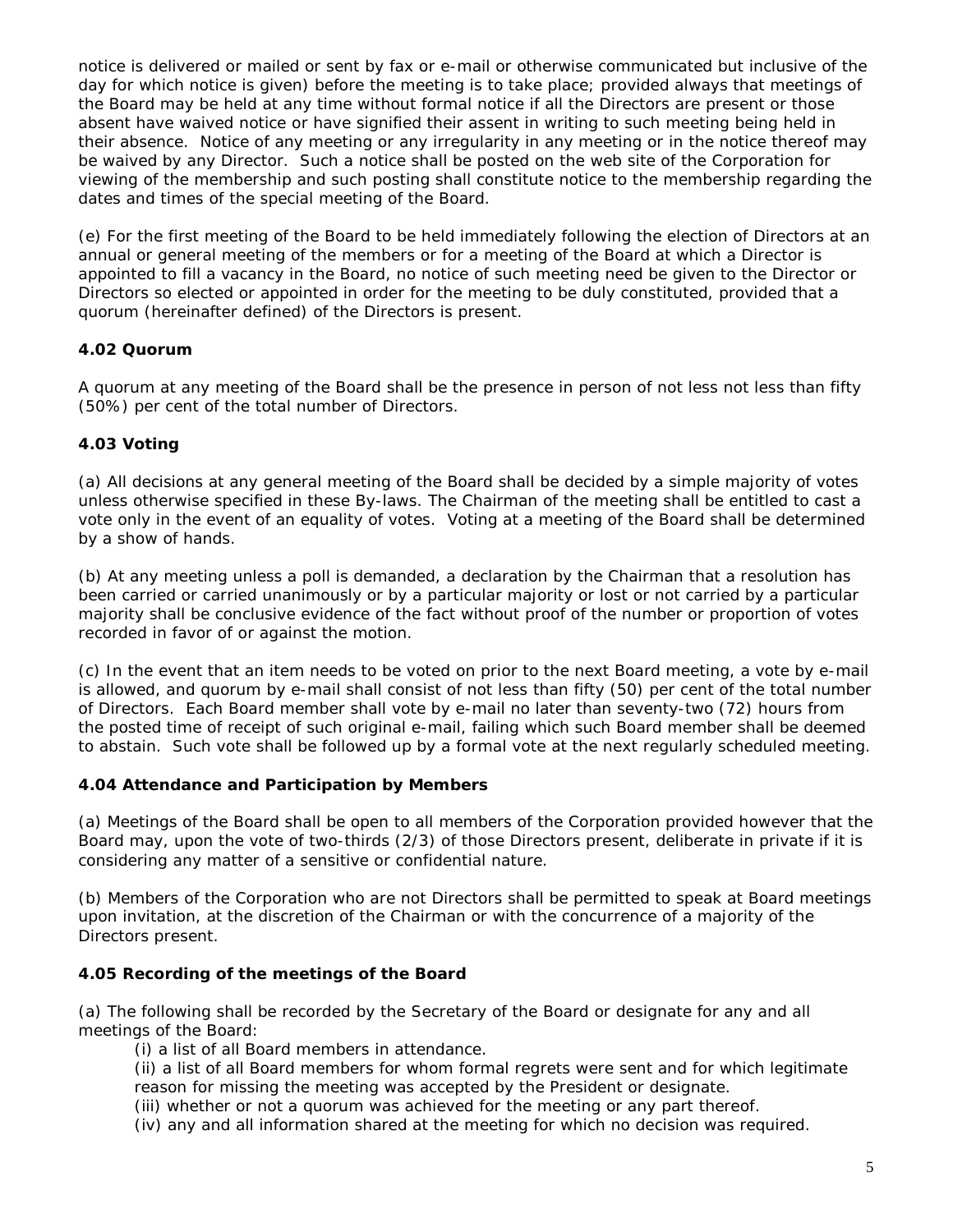(v) the general content of any debate and discussion and voting pertaining to any decision for which voting shall be required, in accordance with By-law 4.03.

(vi) the date and time of the next regularly scheduled meeting.

(vii) the date and time of any special meeting of the Board that has been scheduled at the time of the current Board meeting for which minutes are being taken.

(viii) any other matter of relevance as may be directed by the Chairman.

(b) Upon request by any Board member, the Board shall vote by simple majority as to whether any particular topic or issue should be debated, discussed and voted on for which there shall be no record kept pursuant to (a) above.

#### **5. OFFICERS**

**5.01 Officers**

(a) The membership shall, at an annual general meeting, elect every two (2) years or as may be required, the positions of President, Vice President Operations, Secretary, Treasurer, and Registrar. These five (5) officers shall constitute the Executive Committee of the Board (see By-law 6.01).

(b) The Board shall annually or as often as may be required from among those individuals comprising the Board appoint the following officers:

- one (1) Development Director.
- one (1) Senior House League Director.
- one (1) Junior House League Director.
- one (1) Ice Allocation Director.
- one (1) Communications and Website Director.
- one (1) Senior Competitive Division Director.
- one (1) Junior Competitive Division Director
- one (1) Administration Director.
- one (1) Fundraising and Marketing Director.

(c) The Board may appoint such other officers and agents as it shall deem necessary that shall have such authority and shall perform such duties as may from time to time be prescribed by the Board.

#### **5.02 Powers and Duties of Officers**

All officers shall sign such contracts, documents, or instruments in writing as require their respective signatures and shall respectively have and perform all powers and duties incident to their respective offices and such other powers and duties respectively as may from time to time be assigned to them by the Board; subject, however, to any special resolution of the Corporation.

#### **5.03 Removal of Officers**

All officers shall be subject to removal by resolution of the Board at any time with cause.

#### **5.04 Delegation of Duties of Officers**

In the case of absence or inability to act of the President, the Vice President Operations, or any other officer of the Corporation or for any other reason that the Directors may deem sufficient, the Directors may delegate all or any of the powers of such officer to any other officer or to any Director for the time being.

#### **5.05 President**

(a) No individual shall be elected as President unless he or she shall have served a minimum of one

(1) year on the Board of this Corporation.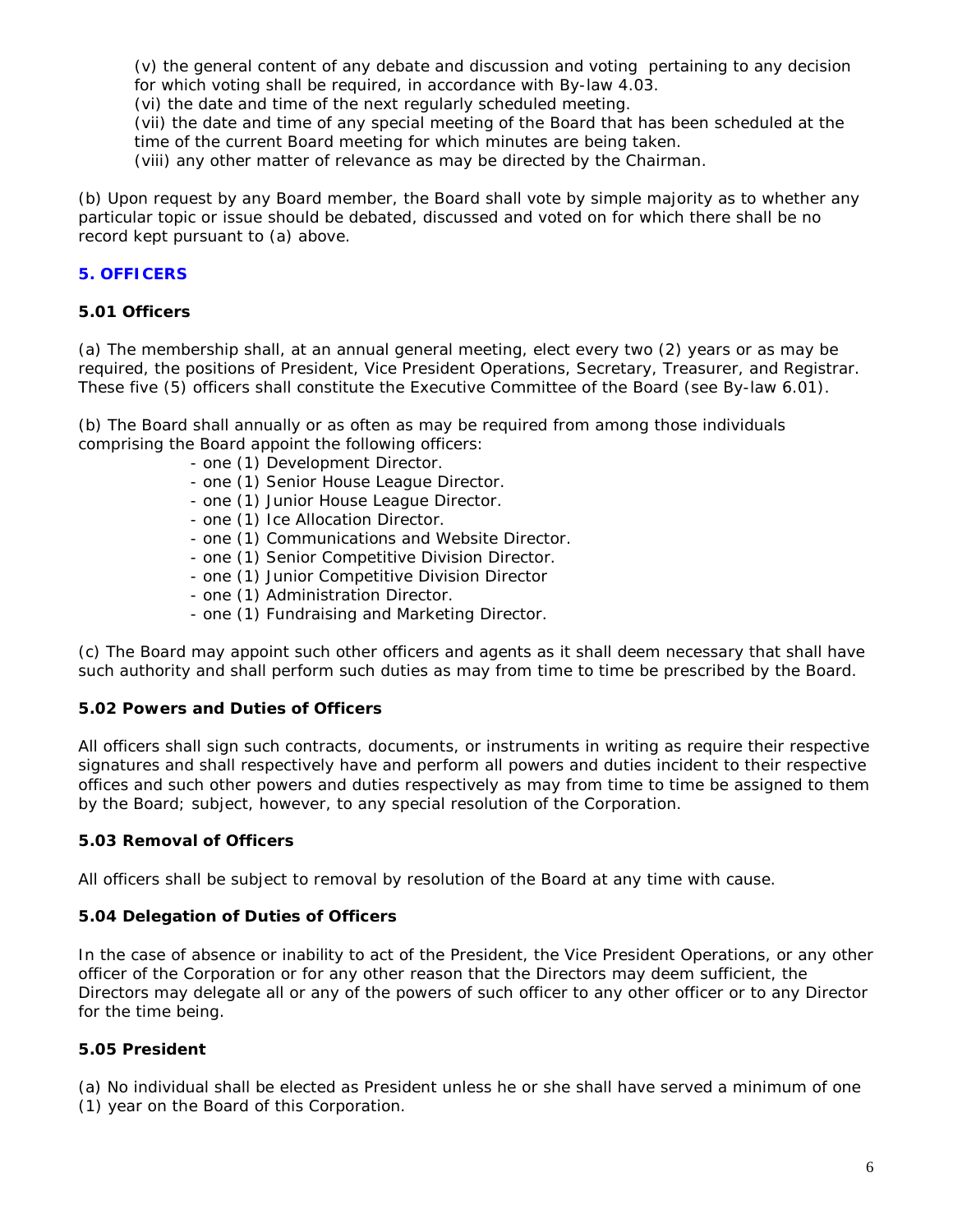(b) The President shall be the chief executive officer of the Corporation and shall be responsible to the Board for the co-ordination of all affairs of the Corporation. The President shall, subject to any special resolution of the Corporation, when present, preside at all meetings of the Board, the Executive Committee and members of the Corporation. The President shall sign such contracts, documents or instruments in writing as require his or her signature. In all matters affecting the Corporation, the President shall be deemed to be an agent of the Corporation acting under the authority and at the express intention and express direction of the Board or any committee thereof, as the case may be.

#### **5.06 Vice President Operations**

The Vice President Operations shall be vested with all the powers and shall perform all the duties of the President in the absence or inability or refusal to act of the President. The Vice President Operations shall sign such contracts, documents, or instruments in writing as require his or her signature, shall be responsible to the Board for those matters identified in Schedule "A" hereto and shall have such other powers and duties as may from time to time be assigned to him or her by the Board.

#### **5.07 Secretary**

The Secretary shall, when present, act as secretary of all meetings of Directors and members, shall have charge of the minute books of the Corporation and the documents and registers referred to in S. 300 of the Corporations Act, R.S.O. 1990, c. C.381. The Secretary shall sign such contracts, documents, or instruments in writing as require his or her signature and shall have such other powers and duties as may from time to time be assigned to him or her by the Board or as are incident to his or her office. The Secretary shall receive all correspondence to the Corporation and shall upon receipt distribute such correspondence to the appropriate Board member or members. The Secretary shall send or be copied on all correspondence from the Corporation. The Secretary shall keep record of all correspondence into and from the Corporation.

#### **5.08 Treasurer**

Subject to the provisions of any resolution of the Board, the Treasurer shall have the care and custody of all the funds and securities of the Corporation and shall deposit the same in the name of the Corporation in such bank or banks or with such depositary or depositaries as the Board may direct. The Treasurer shall sign such contracts, documents, or instruments in writing as require his or her signature, shall be responsible to the Board for those matters identified in Schedule "A " hereto and shall have such other powers and duties as may from time to time be assigned to him or her by the Board or as are incident to his or her office. The Treasurer may be required to give such bond for the faithful performance of his or her duties as the Board in their uncontrolled discretion may require, but no Director shall be liable for failure to require any bond or for the insufficiency of any bond or for any loss by reason of the failure of the Corporation to receive any indemnity thereby provided.

#### **5.09 Duties of Remaining Officers**

The remaining officers of the Corporation shall be responsible to the Board for those matters identified in Schedule "A" hereto.

#### **5.10 Vacancies**

If the office of any officer of the Corporation shall be or become vacant by reason of death, resignation, disqualification, or otherwise, the Directors shall, in the case of the President, elect a person to fill such vacancy and in the case of any other office, appoint a person to fill such vacancy.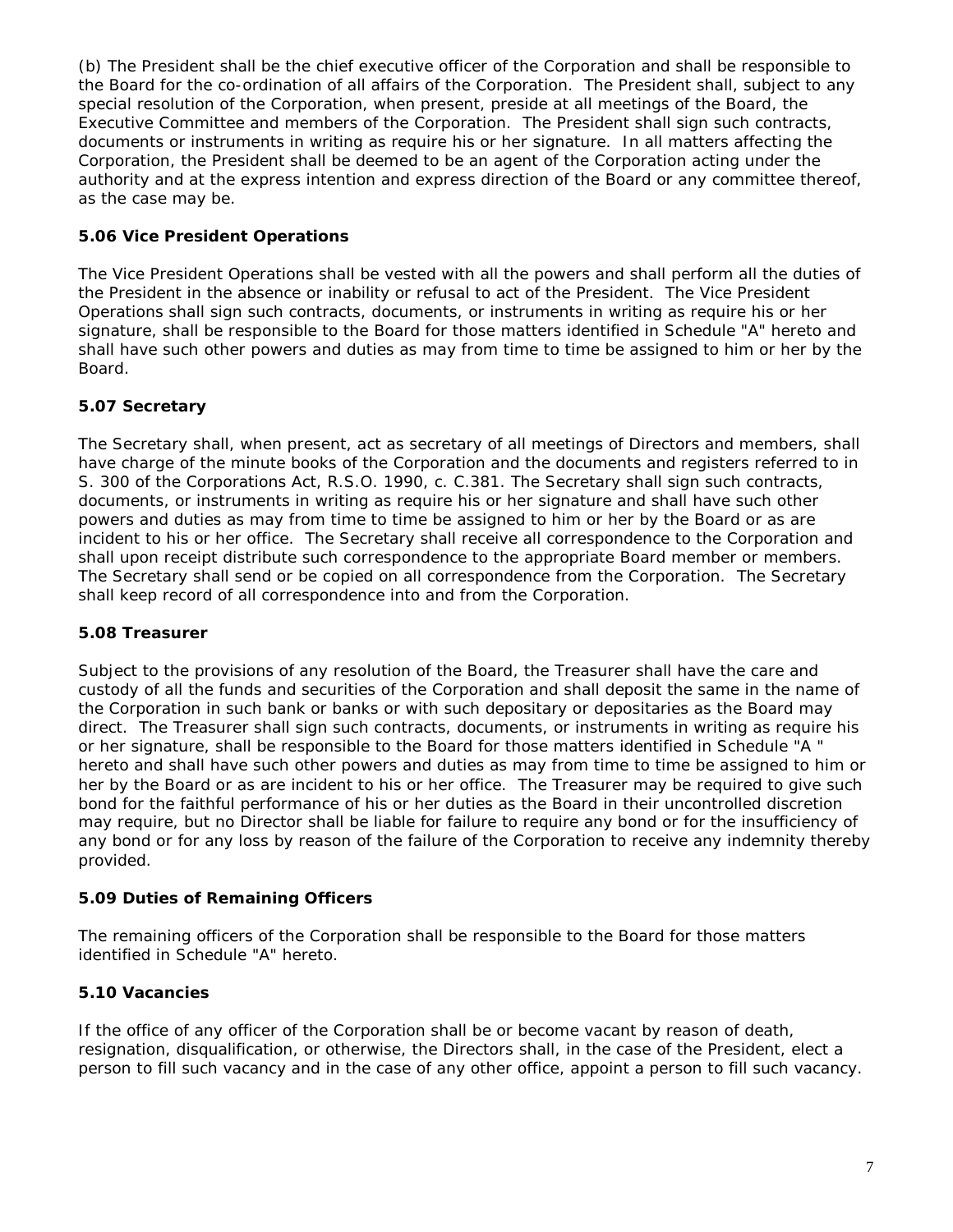#### **5.11 Restrictions on Officers**

No individual may, while holding any of the offices of the Executive Committee, namely: President, Vice President Operations, Secretary, Treasurer, and Registrar serve as a head coach of any House League or Competitive division team operated by the Corporation.

#### **6. COMMITTEES**

#### **6.01 Executive Committee**

Those individuals holding the offices President, Vice President Operations, Secretary, Treasurer, and Registrar together with such other Directors, if any, as the Directors may elect from among their number shall comprise the Executive Committee and, subject to the By-laws and resolutions of the Board, the Board may delegate to such Executive Committee any of the powers of the Board. Subject to the By-laws and resolutions of the Board the Executive Committee may meet for the transaction of business, adjourn and otherwise regulate its meetings as it sees fit, provided, however, the quorum for any meeting of the Executive Committee shall not be less than a majority of its members.

#### **6.02 Other Committees**

The Board may from time to time constitute such committees, as it deems necessary to assist the Directors in carrying on the affairs of the Corporation and shall prescribe the duties and structure of any such committees and the method by which any such committees shall report to the Board.

#### **7. INDEMNITIES TO DIRECTORS, OFFICERS, AND OTHERS**

Every Director or officer of the Corporation or any other person who has undertaken or is about to undertake any liability on behalf of the Corporation and his or her heirs, executors and administrators, and estate and effects, respectively, shall from time to time and at all times, be indemnified and saved harmless out of the funds of the Corporation, from and against:

(a) all costs, charges, and expenses whatsoever which such Director, officer, or other person sustains or incurs in or about any action, suit, or proceeding that is brought, commenced, or prosecuted against him or her, for or in respect of any act, deed, matter, or thing whatsoever made, done or permitted by him or her, in or about the execution of the duties of his or her office; and

(b) All other costs, charges, and expenses that he or she sustains or incurs in or about or in relation to the affairs thereof, except such costs, charges or expenses as are occasioned by his or her own willful neglect or default.

#### **8. FOR THE PROTECTION OF DIRECTORS AND OFFICERS**

(a) No Director or officer for the time being of the Corporation shall be liable for the acts, receipts, neglects, or defaults of any other Director or officer or employee or for any loss, damage, or expense happening to the Corporation through the insufficiency or deficiency of title to any property acquired by order of the Board or for or on behalf of the Corporation or for the insufficiency or deficiency of any security in or upon which any of the moneys of or belonging to the Corporation shall be placed out or invested or for any loss or damage arising from the bankruptcy, insolvency or tortuous act of any person, firm or company with whom or which any moneys, securities or effects shall be lodged or deposited or for any other loss, damage or misfortune whatsoever which may happen in the execution of the duties of such Director's or officer's respective office or trust or in relation thereto unless the same shall happen by or through such Director's or officer's own wrongful and willful act or through his or her own wrongful and willful neglect or default.

(b) The Directors for the time being of the Corporation shall not be under any duty or responsibility in respect of any contract, act, or transaction whether or not made, done, or entered into in the name or on behalf of the Corporation, except such as shall have been submitted to and authorized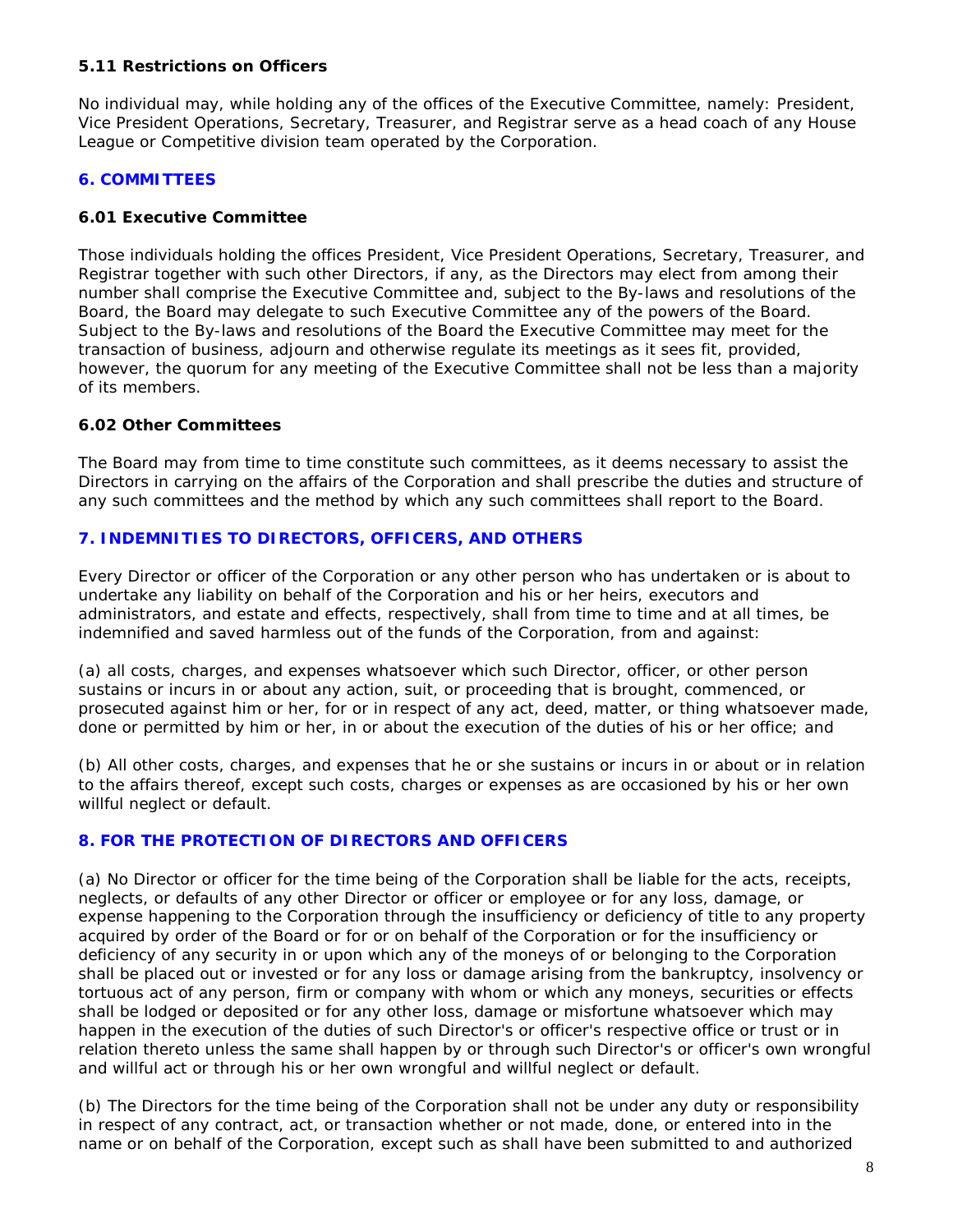or approved by the Board. If any Director or officer of the Corporation shall be employed by or shall perform services for the Corporation otherwise than as a Director or officer or shall be a member of a firm or a shareholder, Director or officer of a company which is employed by or performs services for the Corporation, the fact of his being a Director or officer of the Corporation shall not disentitle such Director or officer or such firm or company, as the case may be, from receiving proper remuneration for such services.

#### **9. MEMBERSHIP**

#### **9.01 Qualification**

The members of the Corporation shall be those persons who are from time to time enrolled as members of the Corporation at its head office. There shall be maintained at the head office of the Corporation a list of members in good standing enrolled at such office. Save as otherwise expressly herein provided, the fee for membership in the Corporation, if any and for each class of member (as hereinafter provided for), shall be such sum per annum as may be fixed from time to time by the Board.

**9.02 Classes of Membership**

There shall be two classes of membership in the Corporation, namely:

(a) Ordinary members

(b) Honourary members.

**9.03 Ordinary Members**

Ordinary members shall be:

(a) those individuals over the age of eighteen (18) years who are members of a hockey team operated by the Corporation; and

(b) parents of any individual under the age of eighteen (18) years who is a member of a hockey team operated by the Corporation.

(c) The term "parent" as used above shall include anyone who falls within the definition of such term as set out in the Family Law Act R.S.O. 1990, c. F-3 as amended from time to time.

(d) Not more than two (2) parents per player shall be eligible as members.

(e) The membership of an individual referred to in subparagraph (a) above shall commence as of the date such individual registers to play on a hockey team operated by the Corporation and pays the applicable fees thereof and shall terminate no later than on the last day that such individual may register to play on a hockey team operated by the Corporation for the next hockey season.

#### **9.04 Honourary Members**

(a) Honourary members shall be those individuals who have been nominated for Honourary membership in the Corporation by not less than ten (10) members in good standing and have been granted Honourary membership by way of an affirmative vote at an annual general meeting of the members of the Corporation.

(b) Honourary members of the Corporation shall not have the right to vote in any instance.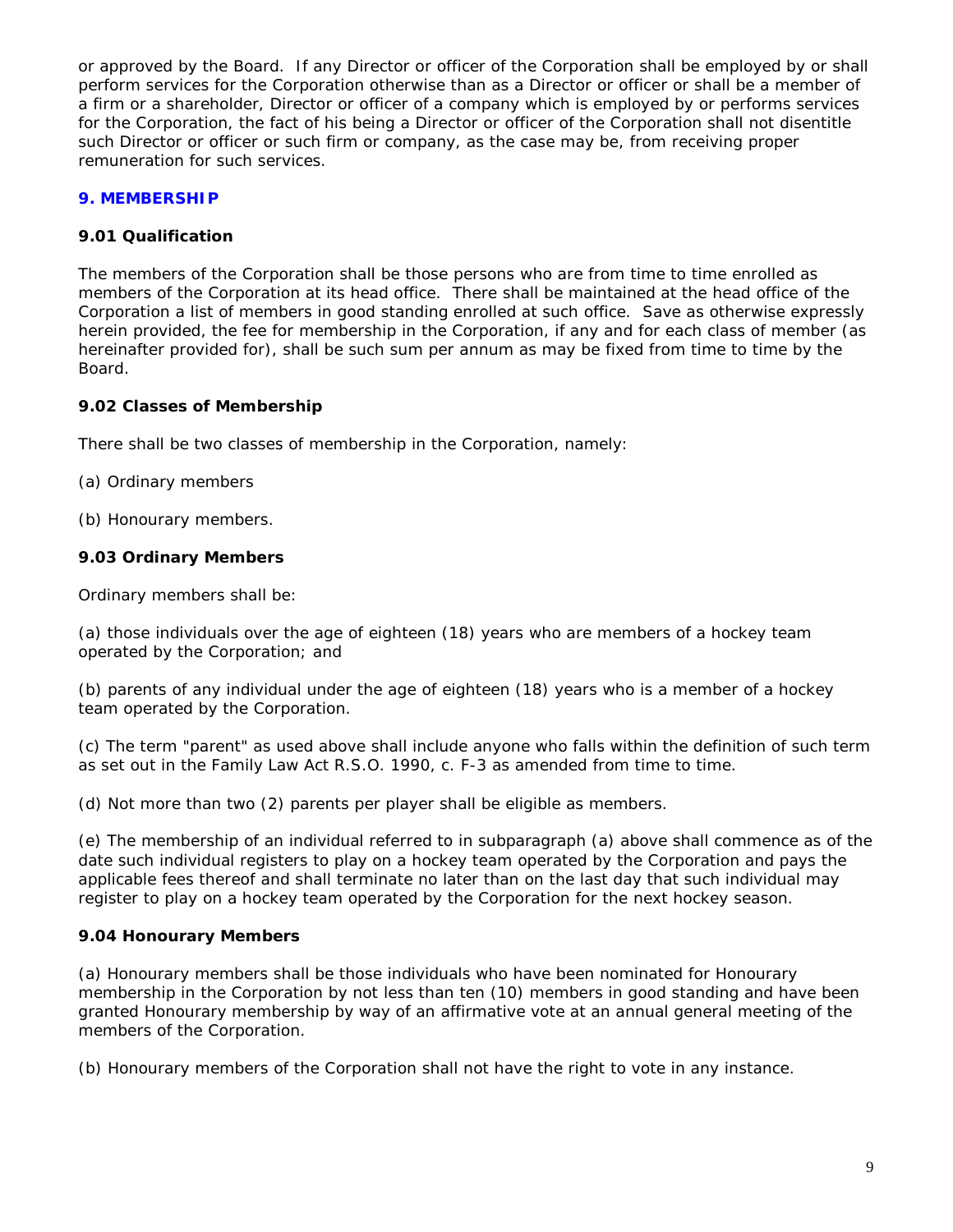#### **9.05 Early Termination of Membership of Any Member**

(a) For non-payment. The membership of any member shall be automatically terminated if such member fails to pay any fee whatsoever payable to the Corporation or to a team within thirty (30) days after it is due, unless such member has obtained a waiver of such termination in writing from the Executive Committee prior to such due date. Such termination of membership shall not prejudice the member's right to apply for re-admission.

(b) For just cause. The Board may, by a resolution passed by a special two-thirds (2/3) majority vote, terminate any membership for just cause, provided, however, that the membership of any Director of the Corporation shall not be terminated unless such Director has first been removed as a Director of the Corporation pursuant to Section 3.05 of this By-law.

#### **9.06 Resignation**

Any member of the Corporation may resign as a member of the Corporation by letter addressed to the Secretary of the Corporation at the head office of the Corporation. The Board may, by resolution passed by a majority vote, request any member to resign. This resignation shall be considered in effect once received and accepted by the Board.

#### **10. MEETINGS OF MEMBERS**

#### **10.01 Annual General Meeting**

The Corporation shall hold an annual general meeting of its members not later than fifteen (15) months after the holding of the last preceding annual general meeting. The annual general meeting of the members shall be held at the head office of the Corporation, or such other place within the City of Ottawa, Ontario, on such day in each year and at such time as the Board may by resolution determine. At annual general meetings there shall be presented a report of the Directors of the affairs of the Corporation for the previous year, a financial statement of the Corporation, the auditor's report, and such other information or reports relating to the Corporation's affairs as the Directors may determine.

#### **10.02 General Meetings**

Other meetings of the members (to be known as "general meetings") may be convened by order of the President or by the Board to be held at any date and time and at any place within the City of Ottawa, Ontario.

#### **10.03 Notice**

A printed, written, or typewritten notice stating the day, time, and place of a meeting of the members and the general nature of the business to be transacted shall be served by posting notice of said meeting in a newsletter to be distributed to the members, plus posted on the web site of the Corporation not less than ten (10) nor more than sixty (60) days (exclusive of the day of mailing but including the day for which notice is given) before the date of every meeting directed to such address of each such member and of the auditor as appears on the books of the Corporation, or if no address is given therein, then to the last address of each such member or auditor known to the Secretary; provided always that a meeting of members may be held for any purpose at any date and time and at any place within the City of Ottawa, Ontario without notice if all the members are present in person at the meeting or if all the absent members shall have signified their assent in writing to such meeting being held in their absence. Notice of any meeting or any irregularity in any meeting or in the notice thereof may be waived by any member or by the auditor of the Corporation.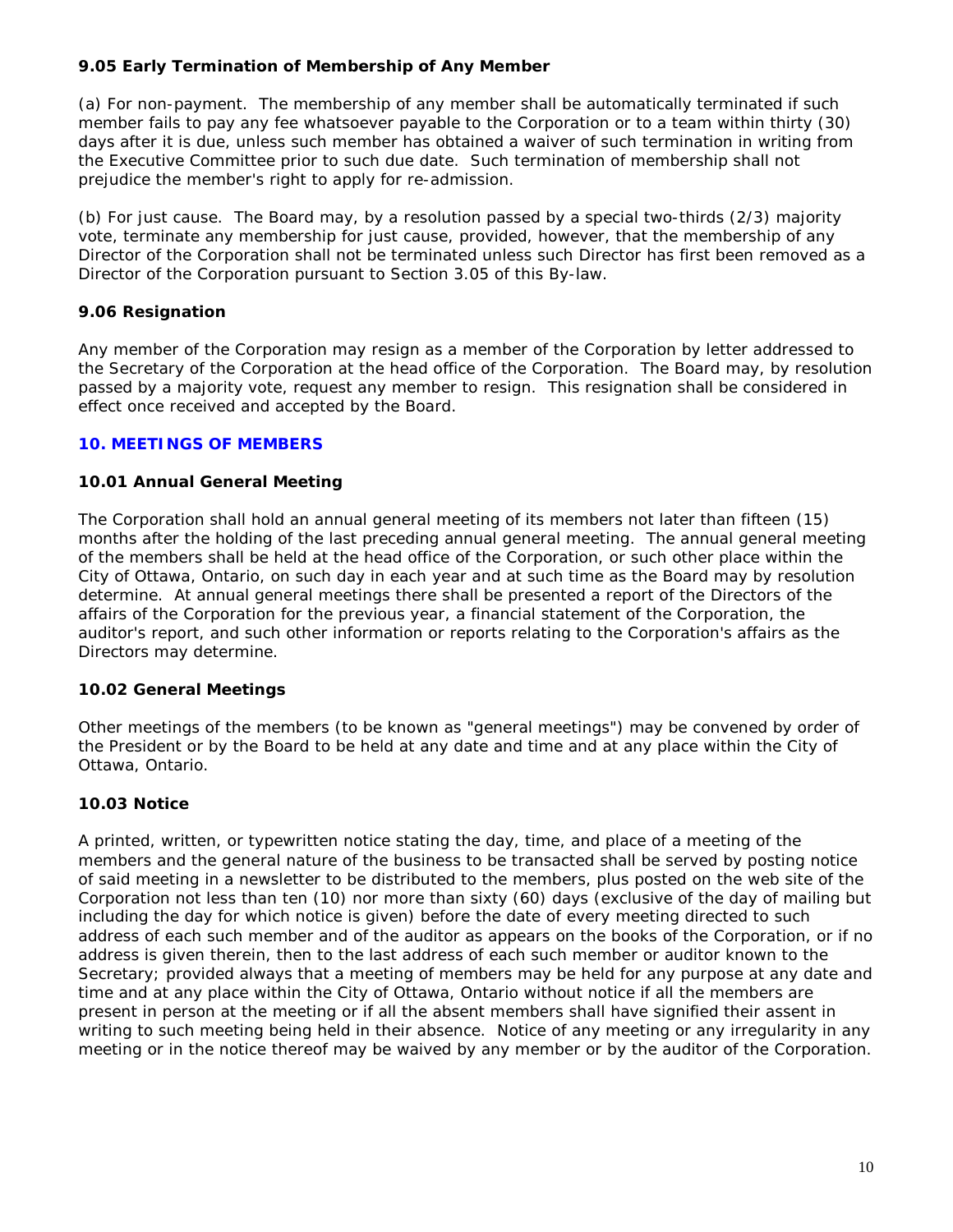#### **10.04 Omission of Notice**

The accidental omission to give notice of any meeting or any irregularity in the notice of any meeting or the non-receipt of any notice by any member or by the auditor of the Corporation shall not invalidate any resolution passed or any proceedings taken at any meeting of members.

#### **10.05 Contents of Notice**

Notice of any meeting of members shall include a statement of the right of such member to appoint a proxy, who need not be a member, to exercise the same voting rights that the member appointing such proxy would be entitled to exercise if present at the meeting. The notice of such meeting shall contain sufficient information concerning such business to permit the member to form a reasoned judgment on the decision to be taken.

#### **10.06 Proxies**

At any meeting of members, a proxy duly and sufficiently appointed by a member shall be entitled to exercise, subject to any restrictions expressed in the instrument appointing such proxy, the same voting rights that the member appointing him or her would be entitled to exercise if present at the meeting. A proxy need not be a member of the Corporation. Subject to the provisions of the Corporations Act R.S.O. 1990 c. C.38 as from time to time amended and the Regulations thereunder a proxy may be in the form attached hereto at Schedule "B". The Directors may from time to time make regulations regarding the lodging of proxies at some place or places other than the place at which a meeting or adjourned meeting of members is to be held and for particulars of such proxies to be cabled or telegraphed or sent by facsimile or e-mail or in writing before the meeting or adjourned meeting to the Corporation or any agent of the Corporation for the purpose of receiving such particulars and providing a proxy so lodged may be voted upon as though the proxies themselves were produced at the meeting or adjourned meeting and votes given in accordance with such regulations shall be valid and shall be counted.

#### **10.07 Chairman**

In the absence of the President and Vice President Operations, the members present at any meeting of members shall choose another Director to act as Chairman of the meeting and if no Director is present or if all the Directors present decline to act as Chairman, the members present shall choose one of their numbers to be Chairman of the meeting.

#### **10.08 Voting**

(1) Every question submitted to any meeting of members shall be decided by a majority of votes given on a show of hands unless otherwise specifically provided by statute or by these By-laws. In case of an equality of votes, the Chairman of the meeting shall, both on a show of hands and on a poll, have a second or casting vote. Each member other than Honourary members shall be entitled to one (1) vote if present at a meeting in person or by proxy.

(2) At any meeting, unless a poll is demanded, a declaration by the Chairman that a resolution has been carried or carried unanimously or by a particular majority or lost or not carried by a particular majority shall be conclusive evidence of the fact without proof of the number or proportion of votes recorded in favor of or against the motion.

#### **10.09 Polls**

If at any meeting a poll is demanded on the election of a Chairman or on the question of adjournment, it shall be taken forthwith without adjournment. If a poll is demanded on any other question it shall be taken in such manner and either at once or later at the meeting or after adjournment as the Chairman directs. The result of a poll shall be deemed to be the resolution of the meeting at which the poll was demanded. A demand for a poll may be withdrawn.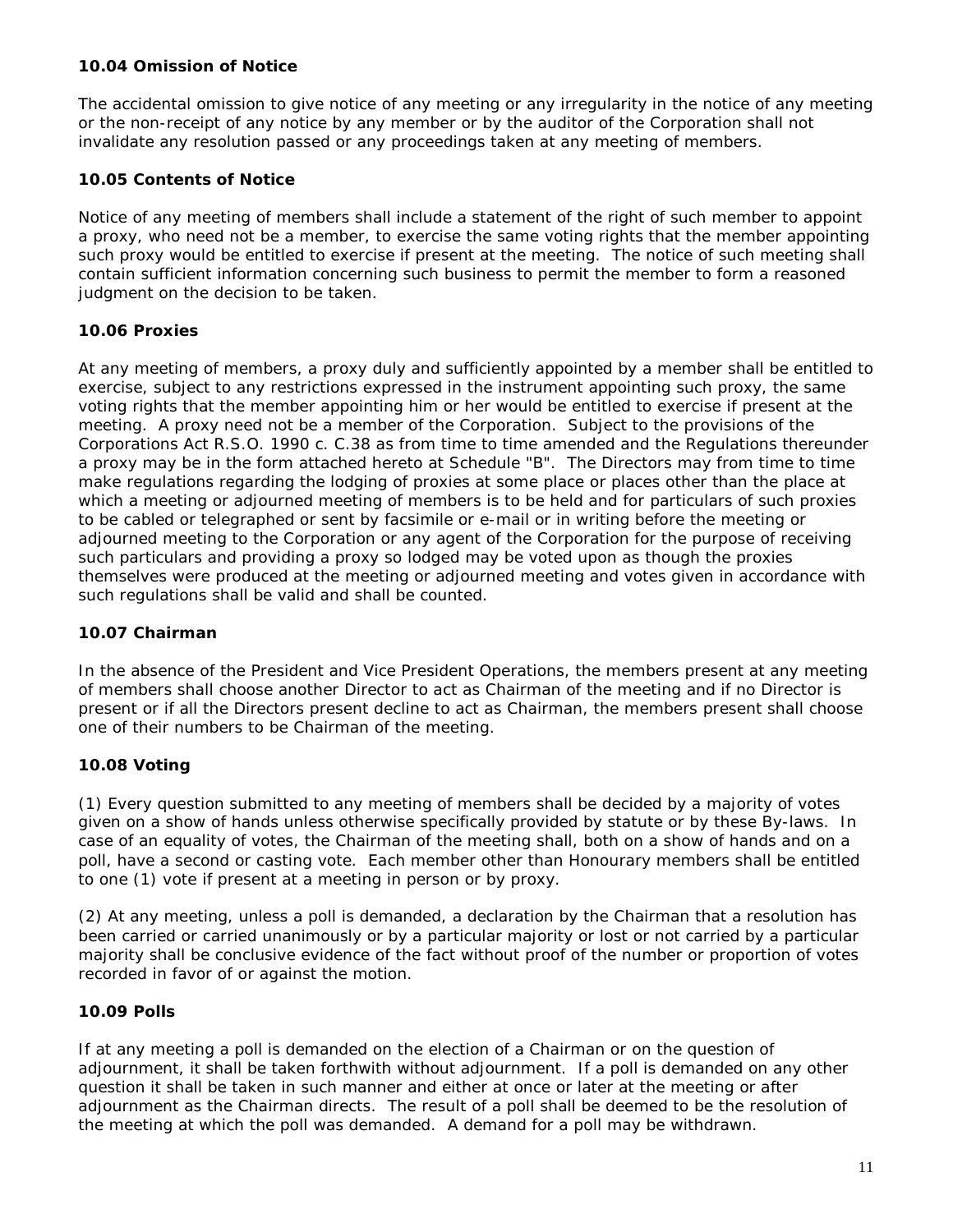The Chairman may with the consent of any meeting adjourn the same from time to time and no notice of such adjournment need be given to the members. Any business may be brought before or dealt with at any adjourned meeting which might have been brought before or dealt with at the original meeting in accordance with the notice calling the same.

#### **10.11 Quorum**

A quorum for the transaction of business at any meeting of members shall consist of not less than ten (10) members present in person or represented by proxy. No business shall be transacted at any meeting of members unless the requisite quorum be present at the time of the transaction of such business. If a quorum is not present at the appointed time for a meeting of members or within such reasonable time thereafter as the members present may determine, the persons present and entitled to vote may adjourn the meeting to a fixed time and place but may not transact any other business and the provisions of paragraph 10.03 with regard to notice shall apply to such adjournment.

#### **11. CONDUCT OF MEETINGS**

All meetings of the Board and all meetings of members of the Corporation shall be conducted in accordance with Roberts Rules of Order or an alternative similar standard approved by the Directors from time to time

#### **12. ENACTMENT, REPEAL AND AMENDMENT OF BY-LAWS**

(a) By-laws of the Corporation may be enacted, and the By-laws of the Corporation repealed or amended, by By-law enacted by a majority of the Board at a meeting of the Board and sanctioned by an affirmative vote of a majority of the members at a meeting of members duly called for the purpose of considering such By-law.

(b) A copy of any By-law to be sanctioned at an annual or general meeting of members (including a By-law which amends or repeals an existing By-law) shall be posted on the web site of the Corporation and shall be sent to any member of the association upon request.

#### **13. AUDITORS**

The members shall at each annual general meeting appoint an auditor to audit the accounts of the Corporation to hold office until the next annual meeting provided that the Directors may fill any casual vacancy in the office of the auditor. The remuneration of the auditor shall be fixed from time to time by the Board.

#### **14. NOTICES**

#### **14.01 Service**

Any notice to be given to any member or Director or auditor shall be delivered personally or sent by prepaid mail or by telegram or cable or facsimile or e-mail to any such member or Director at his or her latest address as shown in the records of the address, or if no address be given therein then to the last address of such member or Director known to the Secretary provided always that notice may be waived or the time for the notice may be waived or abridged at any time with the consent in writing of the person entitled thereto.

#### **14.02 Signatures to Notices**

The signature of any Director or officer of the Corporation to any notice may be written, stamped, typewritten, or printed or partly written, stamped, typewritten, or printed.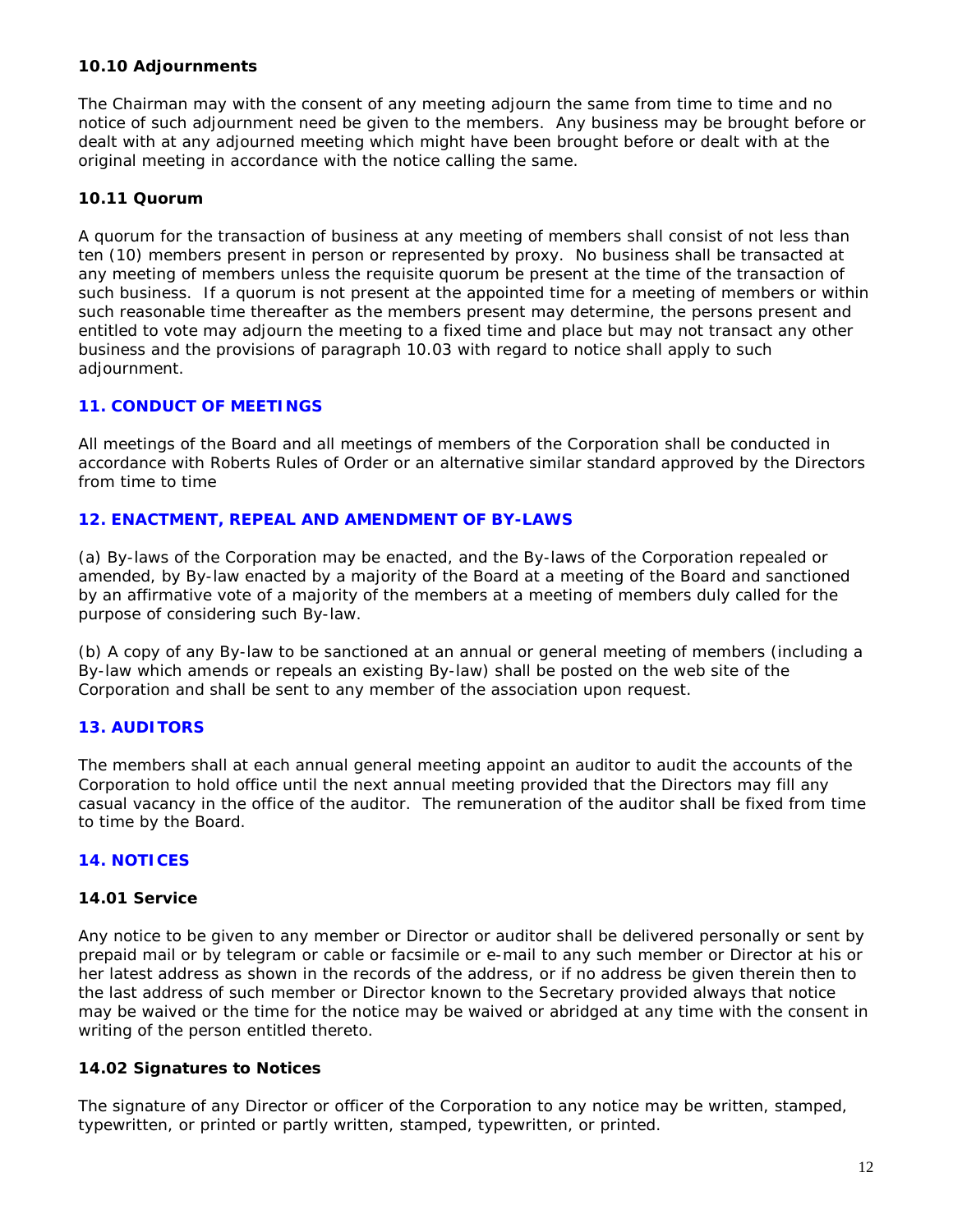#### **14.03 Computation of Time**

Where a given number of days notice or notice extending over any period is required to be given, the day of service or posting of the notice shall, unless it is otherwise provided herein, be counted in such number of days or other period.

#### **14.04 Proof of Service**

With respect to every notice sent by mail, it shall be sufficient to prove that the envelope or wrapper containing the notice was properly addressed and put into a Post Office or into a Post Office letterbox. A certificate of an officer of the Corporation in office at the time of the making of the certificate as to facts in relation to the mailing or delivery of any notice to any member, Director, officer or auditor or publication of any notice shall be conclusive evidence thereof and shall be binding on every member, Director, officer or auditor of the Corporation, as the case may be.

#### **15. CHEQUES, DRAFTS, NOTES, ETC.**

Subject to any resolution of the Board to the contrary all cheques, drafts, or orders for the payment of money and all notes and acceptances and bills of exchange shall be signed by the Treasurer together with one other member of the Executive Committee.

#### **16. EXECUTION OF CONTRACTS, ETC.**

(a) Contracts, documents, or instruments in writing requiring the signature of the Corporation may be signed by (a) the President or the VicePresident Operations, together with the Secretary or; (b) any two Directors, and all contracts, documents or instruments in writing so signed shall be binding upon the Corporation without any further authorization or formality. The Board is authorized from time to time by resolution to appoint any officer or officers or any person or persons on behalf of the Corporation either to sign contracts, documents or instruments in writing generally or to sign specific contracts, documents or instruments in writing.

(b) Any filings that may be required of the Corporation by the OWHA, the Ontario Hockey Federation (OHF) or any similar organization with which the Corporation is affiliated shall be signed by the Registrar together with the President or one other member of the Executive Committee.

(c) The corporate seal of the Corporation may when required be affixed to contracts, documents or instruments in writing signed as aforesaid, by any officer or officers, person or persons, appointed as aforesaid by resolution of the Board of Directors.

(d) The term "contracts, documents, or instruments in writing" as used herein shall include deeds, mortgages, hypothecs, charges, conveyances, transfers, and assignments of property, real or personal, immovable or movable, agreements, releases, receipts and discharges for the payment of money or other obligations, conveyances, transfers and assignments of shares, bonds, debentures or other securities and all paper writings.

(e) In particular, without limiting the generality of the foregoing, (i) the President or Vice President Operations with the Secretary or (ii) any two members of the Executive Committee are authorized to sell, assign, transfer, exchange, convert or convey any and all shares, bonds, debentures, rights, warrants or other securities owned by or registered in the name of the Corporation and to sign and execute (under the corporate seal of the Corporation or otherwise) all assignments, transfers, conveyances, powers of attorney and other instruments that may be necessary for the purpose of selling, assigning, transferring, exchanging, converting or conveying any such shares, bonds, debentures, rights, warrants or other securities.

#### **17. FINANCIAL YEAR**

The Board may by resolution fix the financial year-end of the Corporation and the Board may from time to time by resolution change the financial year-end of the Corporation.